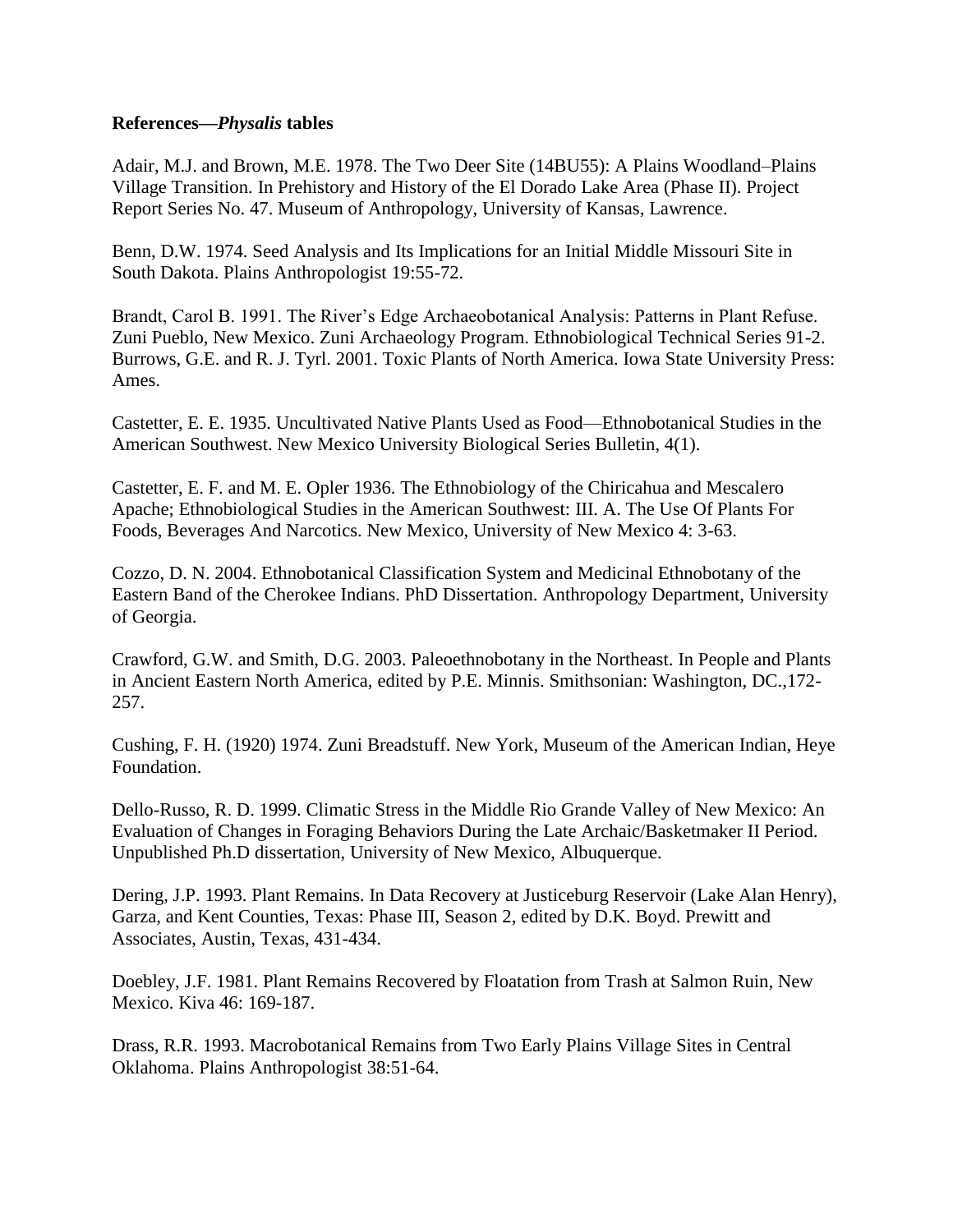Fletcher, A.C., and F. LaFlesche. 1911. The Omaha Tribe. Smithsonian Institution: Bureau of American Ethnology 27: 76-78.

Fuller, T., and E. McClintock. 1983. Poisonous Plants of California. University of California Press.

Gilmore, M. R. 1913. Some Native Nebraska Plants with Their Uses by the Dakota. Nebraska State Historical Society 17: 358-371.

Gilmore, M. R. 1977. Uses of Plants by the Indians of the Missouri River Region. University of Nebraska Press, Lincoln, NE.

Hamel, P. B. and M. U. Chiltoskey 1975. Cherokee Plants: Their Uses—a 400 Year History. Herald Publishing Company, Sylva, NC.

Hart, J.A., 1981. The Ethnobotany of the Northern Cheyenne Indians of Montana. Journal of Ethnopharmacology 4: 1-55.

Herrick, J. W. 1995. Iroquois Medical Botany. Syracuse University Press: Syracuse, New York.

Hough, W. 1898. Environmental Interrelations in Arizona. American Anthropologist 11(5): 133- 155.

Kindscher, K. and D. P. Hurlburt. 1998. Huron Smith's Ethnobotany of the Hocąk (Winnebago). Economic Botany 52(4): 352-372.

Kuckelman, Kristin A. (editor). 2003. The Archaeology of Yellow Jacket Pueblo (Site 5MT5): Excavations at a Large Community Center in Southwestern Colorado*.* Crow Canyon Archaeological Center, Cortez, Colorado.

Laferriere, J.E., C.W. Weber, and E.A. Kohlhepp. 1991. Use and Nutritional Composition of Some Traditional Mountain Pima Plant Foods. Journal of Ethnobiology 11: 93-114.

Lee, C and P. Houghton. 2005. Cytotoxicity of Plants from Malaysia and Thailand used Traditionally to Treat Cancer. Journal of Ethnopharmacology 100: 237-43.

McBride, Pamela J. 2008. Diet and Subsistence on the Pajarito Plateau: Evidence from Flotation and Vegetal Sample Analysis. In The Land Conveyance and Transfer Data Recovery Project: 7000 Years of Land Use on the Pajarito Plateau, Volume 3: Artifact and Sample. Analyses, edited by Bradley J. Vierra and Kari M. Schmidt, pp. 399-521. Los Alamos National Laboratory, Cultural Resources Report No. 273. Los Alamos, New Mexico.

Mead, B. 1981. Seed Analysis of the Meehan-Schell Site (13BN110), a great Oasis Site in Central Iowa. Journal of the Iowa Archeological Society 28: 15-90.

Minnis, P. E. 1989. Prehistoric Diet In The Northern Southwest: Macroplant Remains From Four Corners Feces. American Antiquity 54(3): 543-563.